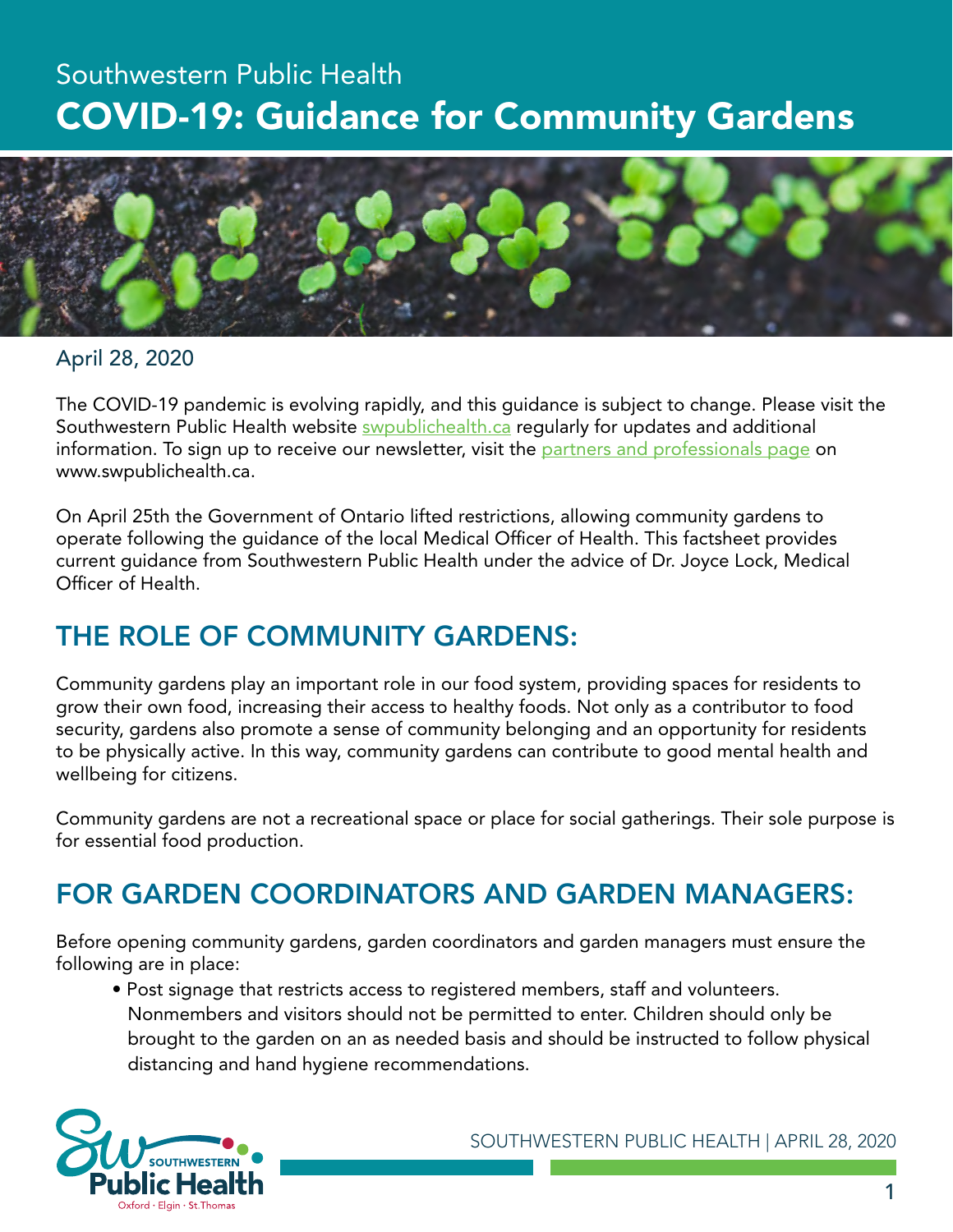- Place clear visible signage reminding all who enter regarding the signs and symptoms of COVID-19 and where to seek assistance if they have symptoms: covid19checkup.ca, SWPH Call Centre 1-800-922-0096 ext. 9 or Telehealth Ontario 1-866-797-0000.
- Use of the garden is only to plant, maintain and harvest food and it prohibits events such as festivals, children's events, and other programming, training or group builds/activities.
- Inform all garden users and plot owners of guidelines prior to allowing access to the garden.
- Post signage reminding users of the rules, including no more than five persons at a time, no sharing of food or personal items and physical distancing requirements.
- Instruct garden users and plot owners to wash their hands before entering and after leaving the garden site.
- Limit garden access to no more than 5 persons at one time. This can be achieved by communicating a work schedule to garden users and plot owners. The work schedule must ensure that [physical distancing](https://www.canada.ca/en/public-health/services/publications/diseases-conditions/social-distancing.html) can be met and the limit on social gathering can be met.
- Remove or tape off picnic tables and other structures meant for communal seating and gathering.
- If the garden has gate access, consider leaving the gate open during hours of operation so individuals do not have to handle or touch the gate to enter.
- When scheduling times, consider the space between plots and stagger accordingly to maximize the space between gardeners at the time of use and ensure [physical distancing](https://www.canada.ca/en/public-health/services/publications/diseases-conditions/social-distancing.html) of 2 metres can be maintained.
- Consider using a sign-in/sign-out sheet to track who is in the garden each day.
	- o Develop and communicate (to registered members, staff and volunteers) COVID-19 policies/protocols that are specific to the community garden based on the advice.
	- o Update a list of current registered members, staff and volunteers and track those who have agreed to participate under the COVID-19 policies and protocols.
- Ensure gardeners are wearing their own gloves and are not sharing and remind them to launder them after each use. Clean and disinfect frequently touched surfaces which are most likely to be contaminated. This would include hoses, door/gate handles, tools, etc. Do not provide shared tools, instead ask that volunteers or plot owners bring their own tools, or if this is not possible assign tools to each person.
- Provide hand sanitizer or hand washing station at garden if possible. Sanitizer should be at least 70% alcohol.
- Set up a sanitizing schedule for equipment and tools using [approved disinfectant a](https://www.canada.ca/en/health-canada/services/drugs-health-products/disinfectants/covid-19/list.html)nd cleaners that are effective for COVID-19:
	- o At minimum clean at opening and closing
	- o Post sign instructing/reminding individuals to wash hands before and after handling common items like hoses, gates etc.
- Revoke access of any member not following the rules set out for garden safety.

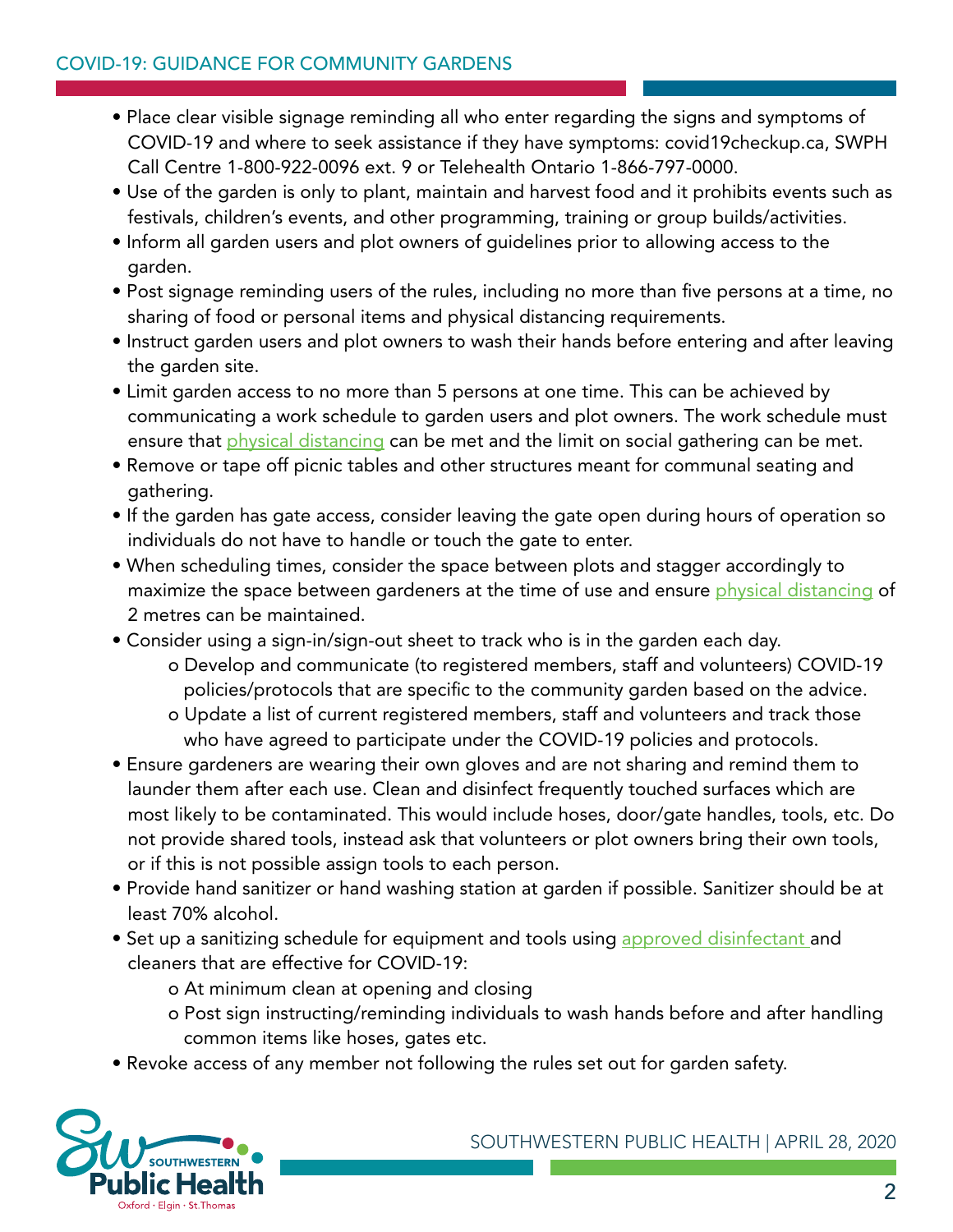# PUBLIC HEALTH GUIDELINES FOR USE OF COMMUNITY GARDENS DURING COVID-19:

- Garden users and plot owners should ensure that they are familiar with all rules and guidelines prior to accessing the garden.
- Individuals should not attend the garden if they are sick. If sick, plot owners should arrange to have someone tend their plot for them until they are feeling better. Prohibit access to anyone who is exhibiting symptoms of COVID-19 or has had close contact of a confirmed case.
- Wash hands with soap and water before and after handling common tools such as hoses or gates and before and after gardening. If there is not a sink available, bring alcohol-based hand sanitizer and sanitize hands regularly.
- Remember gloves are not a substitute for washing hands.
- At all times maintain physical distancing of 2 metres between yourself and other gardeners.
- Adhere to the garden schedule and do not attend the garden when it is not your scheduled time.
- Avoid touching surfaces such as gates and doorknobs if not necessary and clean hands.
- Bring your own garden tools and sanitize them after use. Wash your gloves after each use.
- Do not bring pets to the garden with you.
- Avoid touching your nose, mouth, eyes and face.
- Place all trash in proper garbage receptacle or take garbage with you to dispose of at home
- Wash all produce before consumption according to safe food handling requirements.
- Remember to wear sunscreen and a wide-brimmed hat to protect your skin from the sun.